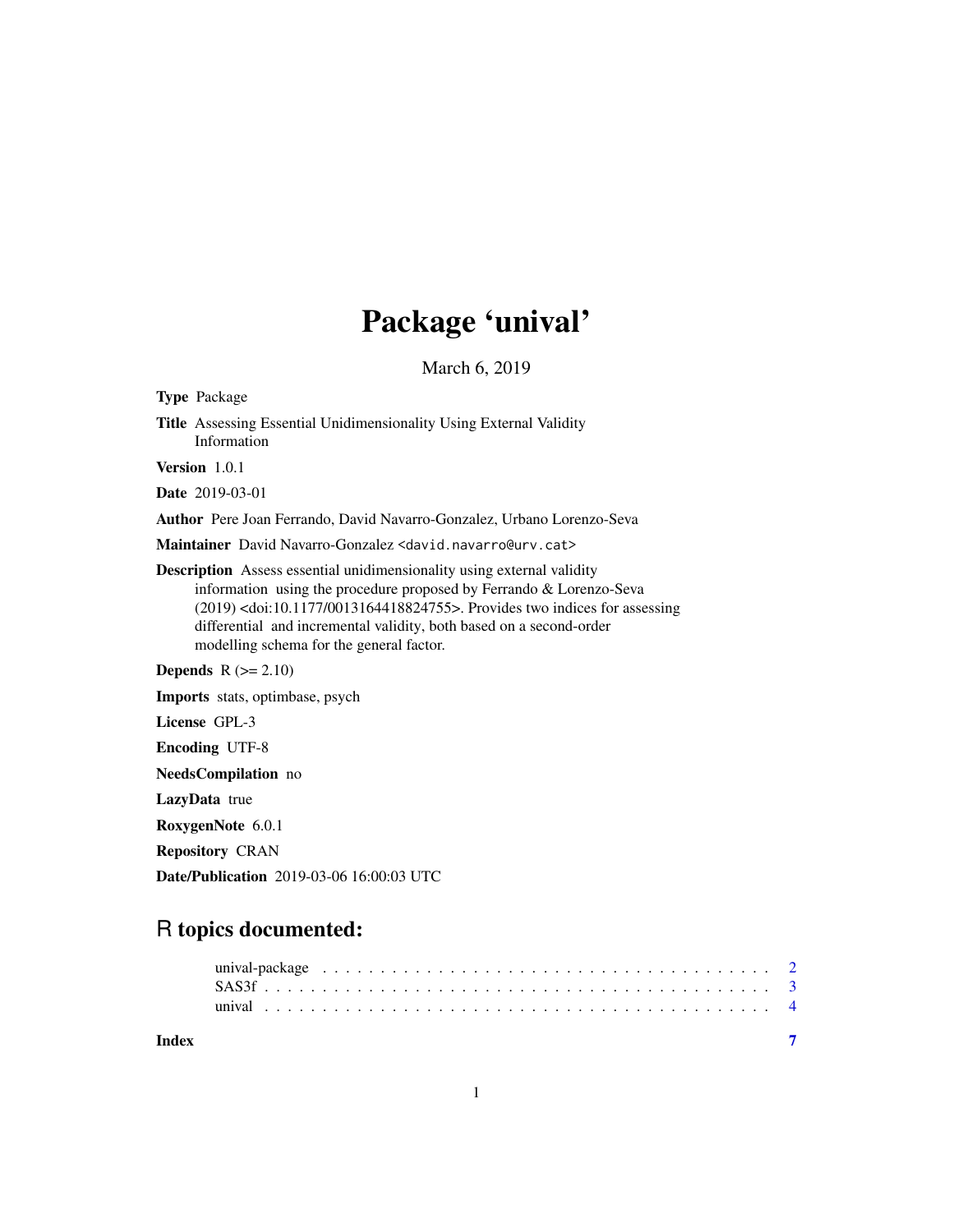<span id="page-1-0"></span>unival-package *Assessing essential unidimensionality using external validity information*

## Description

Package for assessing the unidimensionality of a set of items using external validity information. It can be applied on lineal or graded factor analytic models.

# Details

unival is based on the procedure proposed by Ferrando  $&$  Lorenzo-Seva (2019). The authors proposed two group of procedures: A group of differential validity procedures to assess the extent to which the primary factor scores relate differentially to the external variables; and a group of incremental validity procedures to assess the extent to which the primary factor scores yield predictive validity increments with respect to the single general factor scores. Both groups of procedures are based on a second-order modelling schema for the general factor.

The factor scores have to be obtained externally, we suggest using FACTOR program (Lorenzo-Seva & Ferrando, 2013) or using the functions [mirt](#page-0-0), [fscores](#page-0-0) and [summary-method](#page-0-0) included on the mirt package (Chalmers, 2012).

More information can be found on the documentation page of the function [unival](#page-3-1).

# Value

[unival](#page-3-1) Assess essential unidimensionality using external validity information.

### Author(s)

Pere Joan Ferrando

David Navarro-Gonzalez

Urbano Lorenzo-Seva

# References

Chalmers, R. P. (2012). mirt: A Multidimensional Item Response Theory Package for the R Environment. Journal of Statistical Software, 48(6), 1-29. [https://doi.org/10.18637/jss.v048.](https://doi.org/10.18637/jss.v048.i06) [i06](https://doi.org/10.18637/jss.v048.i06)

Lorenzo-Seva, U., & Ferrando, P. J. (2013). Factor 9.2: A comprehensive program for fitting exploratory and semiconfirmatory factor analysis and IRT models. Applied Psychological Measurement, 37(6), 497-498. <https://doi.org/10.1177/0146621613487794>

Ferrando, P.J. & Lorenzo-Seva, U. (2019). An External Validity Approach for Assessing Essential Unidimensionality in Correlated-Factor Models. Educational and Psychological Measurement.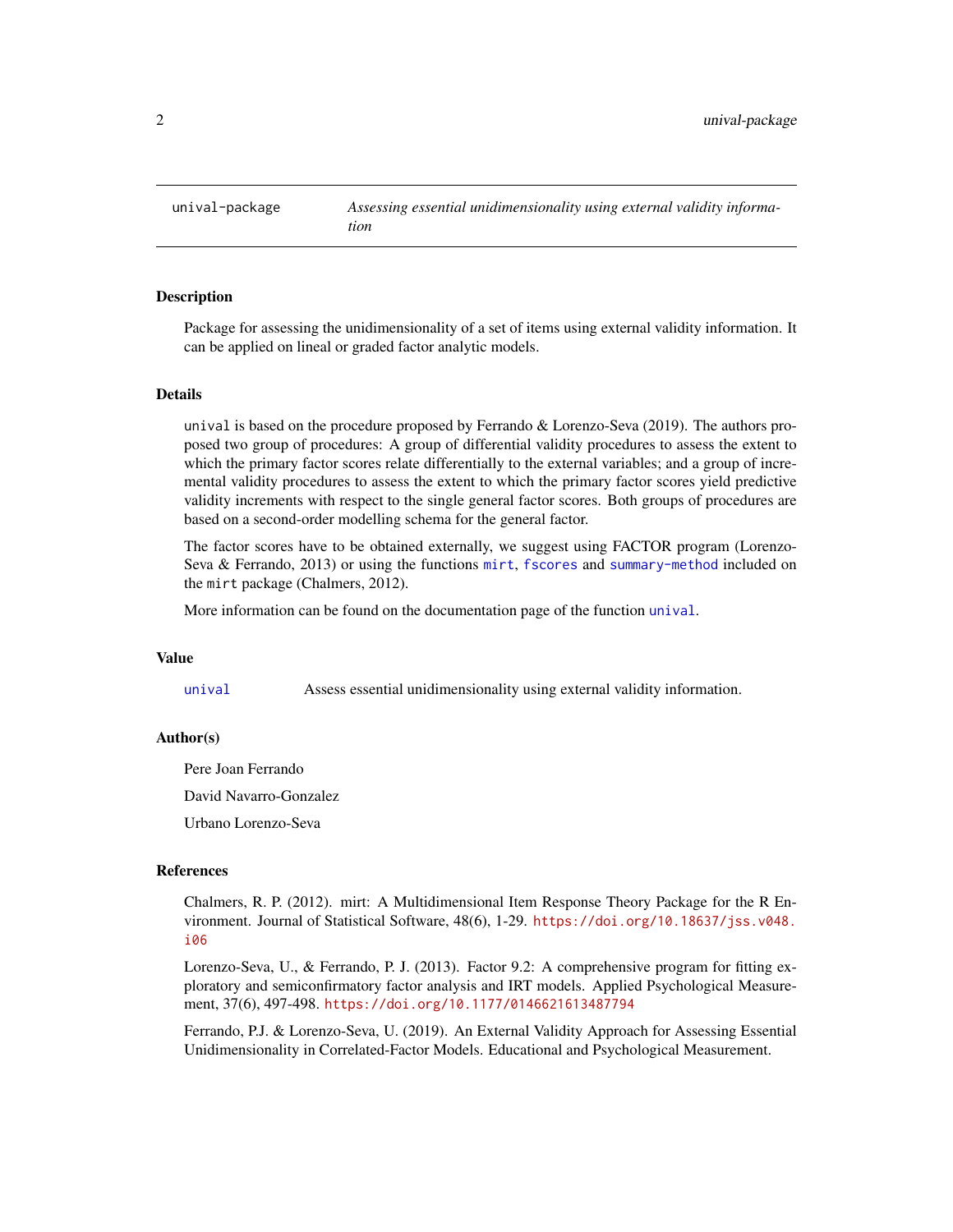# <span id="page-2-0"></span> $SAS3f$  3

# Examples

## perform unidimensionality analysis using an example dataset. The dataset is composed by the ## criterion and the factor scores, already computed using FACTOR. The correlation between factors ## was also obtained using this program. An alternative could be using the functions included in ## \code{mirt} package (Chalmers, 2012).

```
v =SAS3f[,1]
FP=as.matrix(SAS3f[,2:4])
fg=SAS3f[,5]
PHI=cbind(c(1,0.408,0.504),c(0.408,1,0.436),c(0.504,0.436,1))
```
unival( $y = y$ ,  $FP = FP$ ,  $fg = fg$ ,  $PHI = PHI$ )

SAS3f *SAS3f database*

#### Description

A database to be used as example in the functions included on unival package. It contains the criterion, the primary factor scores and the general factor scores obtained using the program FAC-TOR. Those scores were obtained used a dataset of 238 responders to the Statistical Anxiety Scale (Vigil-Colet, Lorenzo-Seva, & Condon, 2008). For clarification: it does not contain the raw scores from the participant's answers to the test.

#### Usage

data("SAS3f")

# Format

A data frame with 238 observations and 5 variables, corresponding to the criterion, the primary factor scores and the general factor score.

# Details

The original test contains 24 items and measures 3 different anxiety subscales: Examination Anxiety , Asking for Help Anxiety and Interpretation Anxiety. Since they are highly correlated, they were considered related subscales from an overall scale, which measures statistical anxiety.

Since the package unival was designed for working with the factor scores and not the raw data, the provided datasets include the factor scores instead the raw data. It also contains a criterion, which in this case are the marks obtained by the responders on an Statistical exam.

#### Source

<http://www.psicothema.com/PDF/3444.pdf>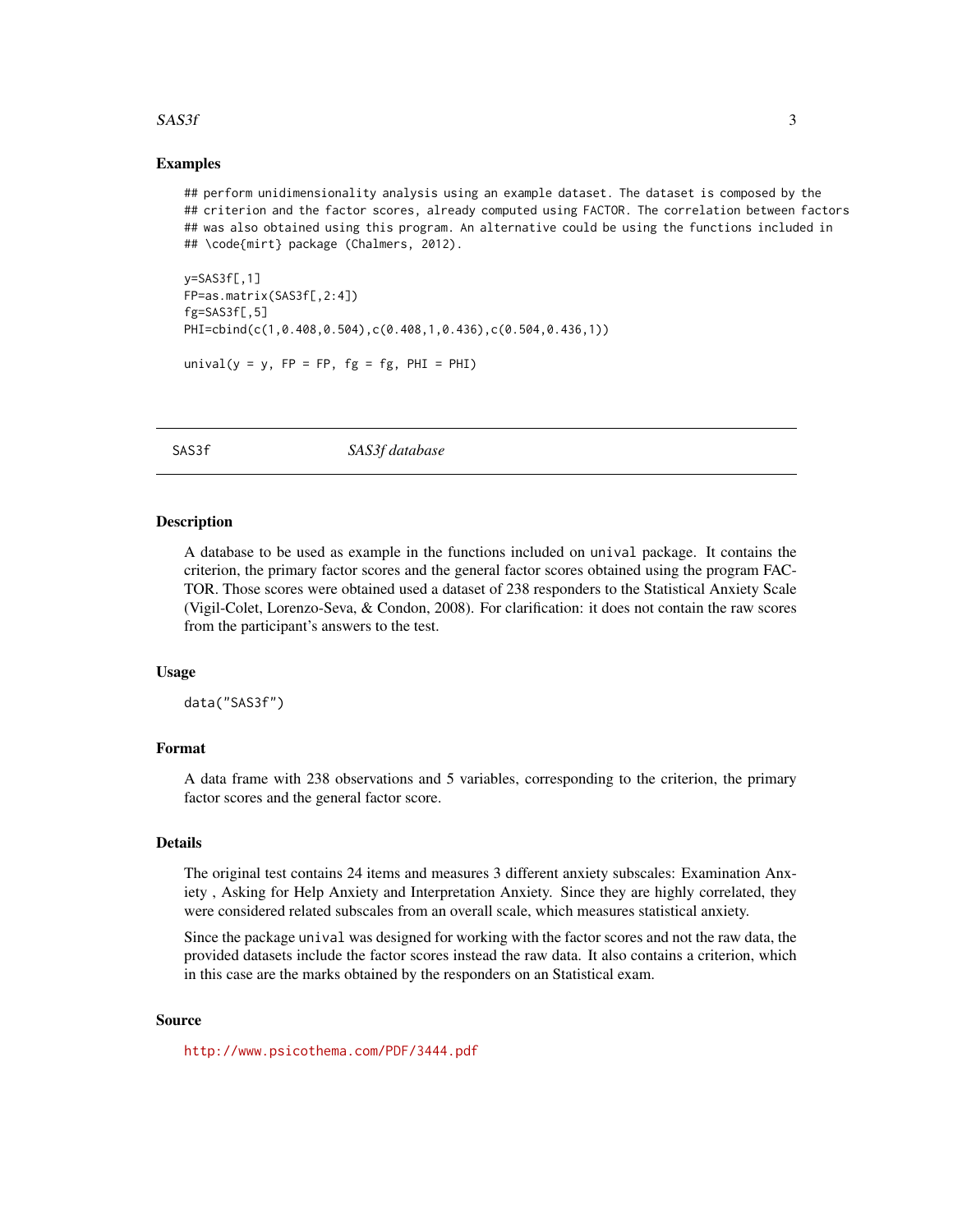# <span id="page-3-0"></span>References

Vigil-Colet, A., Lorenzo-Seva, U., & Condon, L. (2008). Development and validation of the Statistical Anxiety Scale. Psicothema, 20(1). <http://www.psicothema.com/PDF/3444.pdf>

# Examples

data(SAS3f)

<span id="page-3-1"></span>

| unival | Assessing essential unidimensionality using external validity informa- |
|--------|------------------------------------------------------------------------|
|        | tion                                                                   |

# Description

Assess essential unidimensionality using external validity information.

# Usage

unival(y, FP, fg, PHI, FA\_model = 'Lineal', type, SEP, SEG, relip, relig, percent = 90, display = TRUE)

# Arguments

| У          | Related external variable.                                                                                                                                                                                                                                                                                       |
|------------|------------------------------------------------------------------------------------------------------------------------------------------------------------------------------------------------------------------------------------------------------------------------------------------------------------------|
| <b>FP</b>  | Primary factor score estimates.                                                                                                                                                                                                                                                                                  |
| fg         | General or second-order factor score estimates.                                                                                                                                                                                                                                                                  |
| PHI        | Inter-Factor correlation matrix.                                                                                                                                                                                                                                                                                 |
| FA_model   | Which FA-model was used for calibration and scoring. Available options are:<br>"Lineal" (by default) or "Graded".                                                                                                                                                                                                |
| type       | Which type of factor score estimates were used in FP and fg. The two available<br>options are: "ML" or "EAP" scores. If not specified, ML will be assumed.                                                                                                                                                       |
| <b>SEP</b> | Standard Errors (ML scores) or PSDs (EAP scores) for primary factor scores<br>(only required when using graded model).                                                                                                                                                                                           |
| <b>SEG</b> | Standard Errors (ML scores) or PSDs (EAP scores) for the general factor (only<br>required when when using graded model).                                                                                                                                                                                         |
| relip      | A vector containing the marginal reliabilities of the primary factor scores esti-<br>mates. It is optional except when the number of factors is 2. It can be obtained<br>using the function fscores from the mirt package (Chalmers, 2012), or in other<br>software like FACTOR (Lorenzo-Seva & Ferrando, 2013). |
| relig      | The marginal reliability of the general factor (optional).                                                                                                                                                                                                                                                       |
| percent    | Width of the confidence interval (by default 90 for 90% confidence interval).                                                                                                                                                                                                                                    |
| display    | Determines if the output will be displayed in the console (TRUE by default).                                                                                                                                                                                                                                     |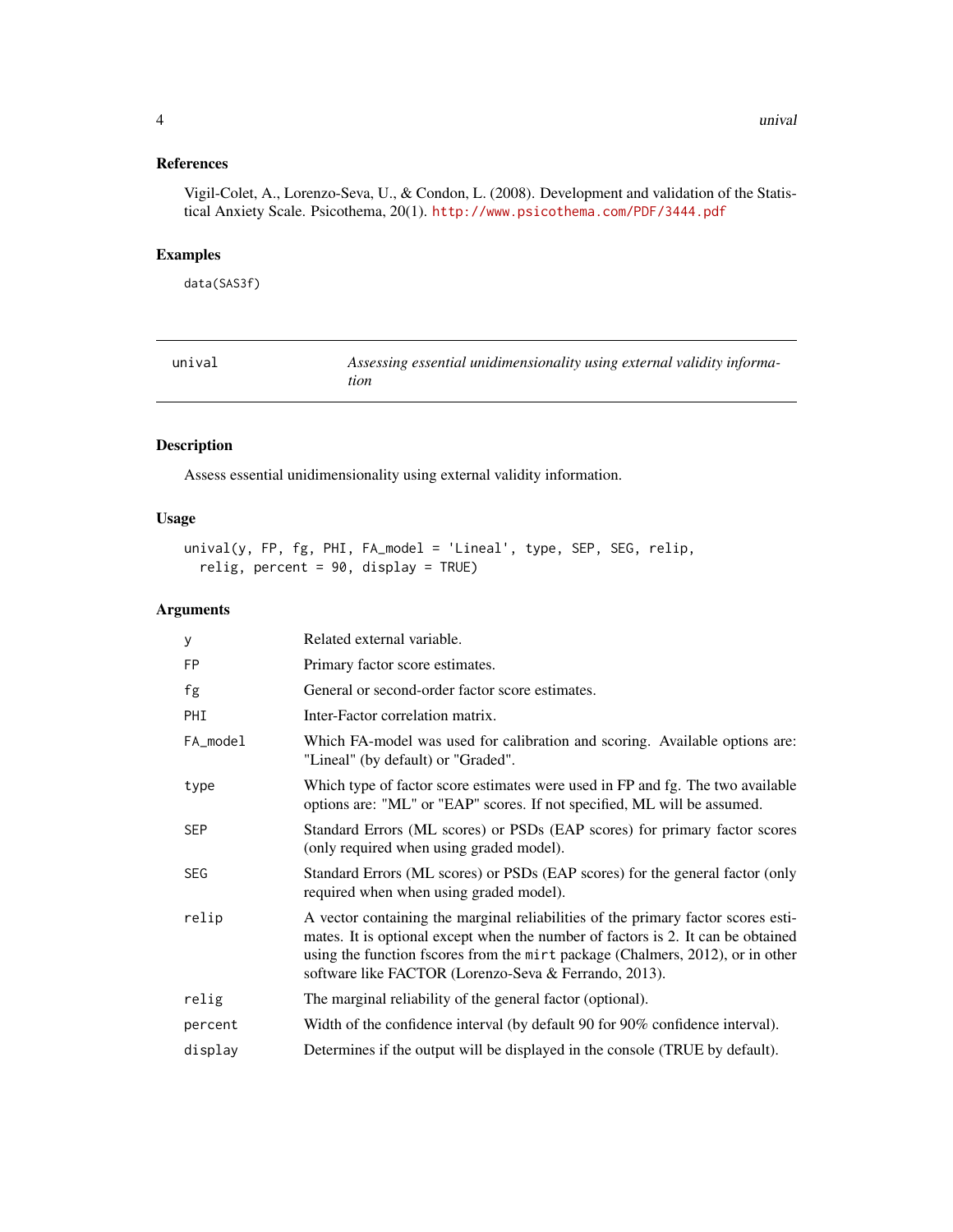#### <span id="page-4-0"></span>unival 5

#### Details

unival is based on the procedure proposed by Ferrando & Lorenzo-Seva (2019). The authors proposed two group of procedures: A group of differential validity procedures to assess the extent to which the primary factor scores relate differentially to the external variables; and a group of incremental validity procedures to assess the extent to which the primary factor scores yield predictive validity increments with respect to the single general factor scores. Both groups of procedures are based on a second-order modelling schema for the general factor.

The factor scores have to be obtained externally, we suggest using FACTOR program (Lorenzo-Seva & Ferrando, 2013) or using the functions [mirt](#page-0-0), [fscores](#page-0-0) and [summary-method](#page-0-0) included on the mirt package (Chalmers, 2012).

#### Value

differential\_validity

A vector containing the scaled disattenuated validity coefficients expected to be equal under Ho.

#### differential CI

|                                     | The confidence intervals for the scaled coefficients above.                                                                                                                                                    |
|-------------------------------------|----------------------------------------------------------------------------------------------------------------------------------------------------------------------------------------------------------------|
| max_diffe                           | The maximal difference between the most extreme scaled coefficient and the<br>median of all of them.                                                                                                           |
| maxdiffe_CI                         | The confidence interval for the difference above.                                                                                                                                                              |
| contrast2                           | Error corrected correlations between (a) the general factor scores and the ex-<br>ternal variable (single correlation) and (b) the multiple factor scores and the<br>external variable (multiple correlation). |
| contrast2CI<br>incremental_validity | The confidence intervals for correlations above.<br>A value containing the difference between the single and multiple correlations<br>above.                                                                   |
|                                     |                                                                                                                                                                                                                |

incremental\_CI The confidence interval for the difference above.

#### Author(s)

Pere Joan Ferrando

David Navarro-Gonzalez

Urbano Lorenzo-Seva

# References

Chalmers, R. P. (2012). mirt: A Multidimensional Item Response Theory Package for the R Environment. Journal of Statistical Software, 48(6), 1-29. [https://doi.org/10.18637/jss.v048.](https://doi.org/10.18637/jss.v048.i06) [i06](https://doi.org/10.18637/jss.v048.i06)

Lorenzo-Seva, U., & Ferrando, P. J. (2013). Factor 9.2: A comprehensive program for fitting exploratory and semiconfirmatory factor analysis and IRT models. Applied Psychological Measurement, 37(6), 497-498. <https://doi.org/10.1177/0146621613487794>

Ferrando, P.J. & Lorenzo-Seva, U. (2019). An External Validity Approach for Assessing Essential Unidimensionality in Correlated-Factor Models. Educational and Psychological Measurement.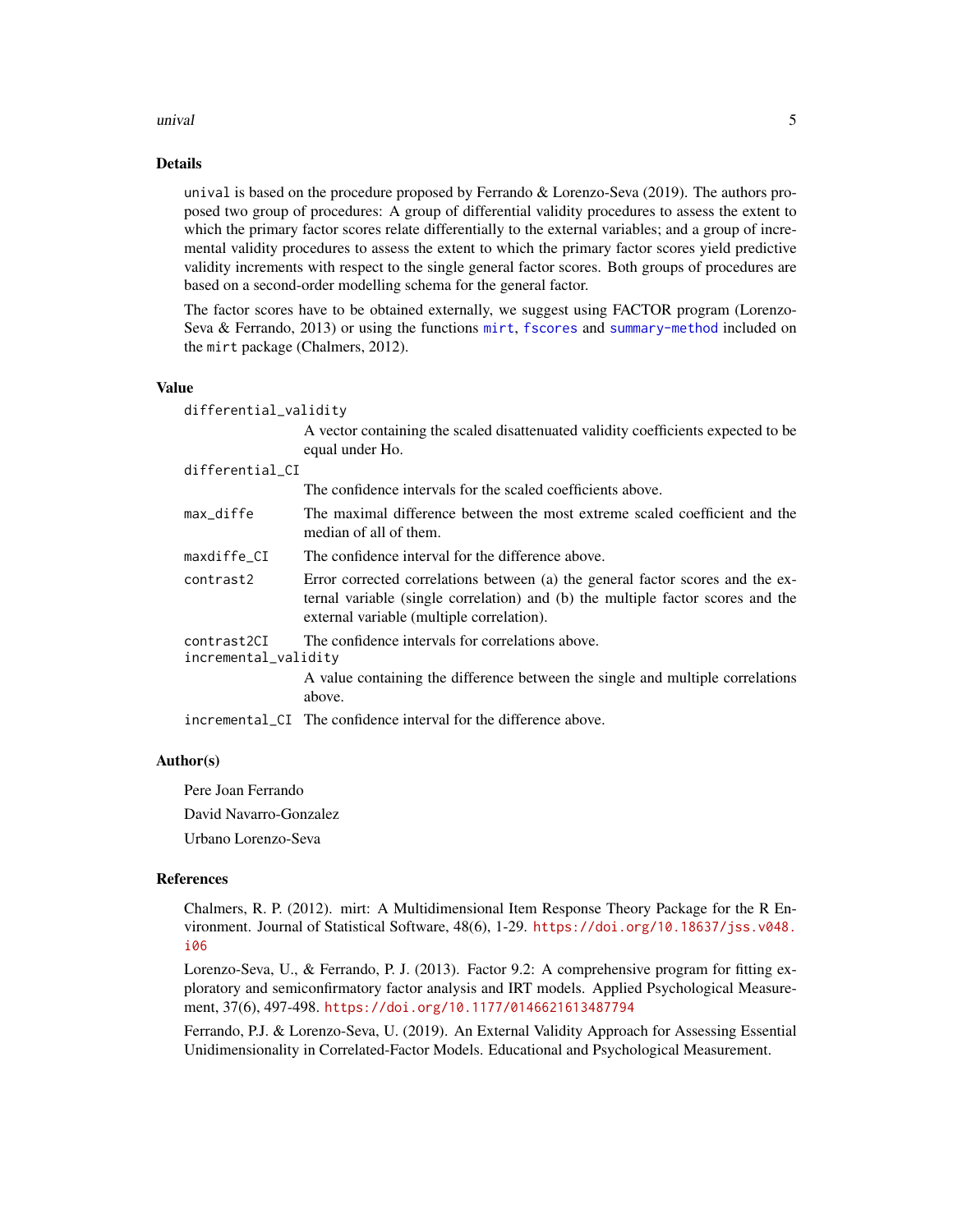# Examples

## perform unidimensionality analysis using an example dataset. The dataset is composed by the ## criterion and the factor scores, already computed using FACTOR. The correlation between factors ## was also obtained using this program. An alternative could be using the functions included in ## mirt package (Chalmers, 2012).

```
y = SAS3f[, 1]FP = as_matrix(SAS3f[,2:4])fg = SAS3f[, 5]PHI = cbind(c(1,0.408,0.504),c(0.408,1,0.436),c(0.504,0.436,1))
```

```
unival(y = y, FP = FP, fg = fg, PHI = PHI)
```